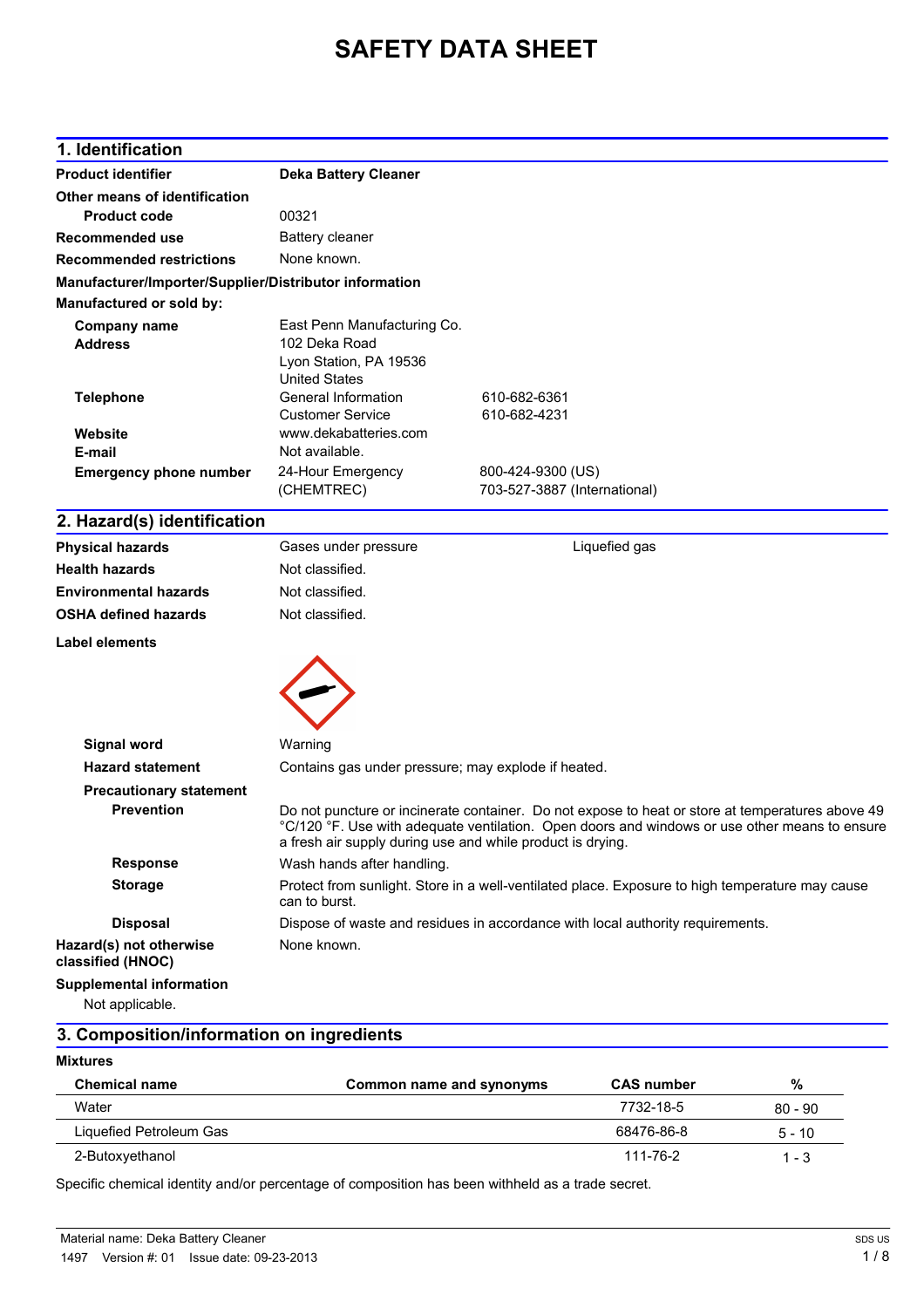| 4. First-aid measures                                                        |                                                                                                                                                                                                                                                                                                                                                                                                                                                                                                                                                                                                                                                                                                                                                                                                                                                                                                            |
|------------------------------------------------------------------------------|------------------------------------------------------------------------------------------------------------------------------------------------------------------------------------------------------------------------------------------------------------------------------------------------------------------------------------------------------------------------------------------------------------------------------------------------------------------------------------------------------------------------------------------------------------------------------------------------------------------------------------------------------------------------------------------------------------------------------------------------------------------------------------------------------------------------------------------------------------------------------------------------------------|
| <b>Inhalation</b>                                                            | If symptoms develop move victim to fresh air. Get medical attention if symptoms persist.                                                                                                                                                                                                                                                                                                                                                                                                                                                                                                                                                                                                                                                                                                                                                                                                                   |
| <b>Skin contact</b>                                                          | Wash off with soap and water. Get medical attention if irritation develops and persists.                                                                                                                                                                                                                                                                                                                                                                                                                                                                                                                                                                                                                                                                                                                                                                                                                   |
| Eye contact                                                                  | Rinse with water. Get medical attention if irritation develops and persists.                                                                                                                                                                                                                                                                                                                                                                                                                                                                                                                                                                                                                                                                                                                                                                                                                               |
| Ingestion                                                                    | Call a POISON CENTER or doctor/physician.                                                                                                                                                                                                                                                                                                                                                                                                                                                                                                                                                                                                                                                                                                                                                                                                                                                                  |
| <b>Most important</b>                                                        | Direct contact with eyes may cause temporary irritation.                                                                                                                                                                                                                                                                                                                                                                                                                                                                                                                                                                                                                                                                                                                                                                                                                                                   |
| symptoms/effects, acute and<br>delayed                                       |                                                                                                                                                                                                                                                                                                                                                                                                                                                                                                                                                                                                                                                                                                                                                                                                                                                                                                            |
| Indication of immediate<br>medical attention and special<br>treatment needed | Provide general supportive measures and treat symptomatically.                                                                                                                                                                                                                                                                                                                                                                                                                                                                                                                                                                                                                                                                                                                                                                                                                                             |
| <b>General information</b>                                                   | Ensure that medical personnel are aware of the material(s) involved, and take precautions to<br>protect themselves.                                                                                                                                                                                                                                                                                                                                                                                                                                                                                                                                                                                                                                                                                                                                                                                        |
| 5. Fire-fighting measures                                                    |                                                                                                                                                                                                                                                                                                                                                                                                                                                                                                                                                                                                                                                                                                                                                                                                                                                                                                            |
| Suitable extinguishing media                                                 | Water.                                                                                                                                                                                                                                                                                                                                                                                                                                                                                                                                                                                                                                                                                                                                                                                                                                                                                                     |
| Unsuitable extinguishing<br>media                                            | None known.                                                                                                                                                                                                                                                                                                                                                                                                                                                                                                                                                                                                                                                                                                                                                                                                                                                                                                |
| Specific hazards arising from<br>the chemical                                | Contents under pressure.                                                                                                                                                                                                                                                                                                                                                                                                                                                                                                                                                                                                                                                                                                                                                                                                                                                                                   |
| Special protective equipment<br>and precautions for firefighters             | Firefighters must use standard protective equipment including flame retardant coat, helmet with<br>face shield, gloves, rubber boots, and in enclosed spaces, SCBA.                                                                                                                                                                                                                                                                                                                                                                                                                                                                                                                                                                                                                                                                                                                                        |
| <b>Fire-fighting</b><br>equipment/instructions                               | In case of fire: Stop leak if safe to do so. Do not move cargo or vehicle if cargo has been exposed<br>to heat. Move containers from fire area if you can do so without risk. Containers should be cooled<br>with water to prevent vapor pressure build up. For massive fire in cargo area, use unmanned hose<br>holder or monitor nozzles, if possible. If not, withdraw and let fire burn out.                                                                                                                                                                                                                                                                                                                                                                                                                                                                                                           |
| 6. Accidental release measures                                               |                                                                                                                                                                                                                                                                                                                                                                                                                                                                                                                                                                                                                                                                                                                                                                                                                                                                                                            |
| Personal precautions,<br>protective equipment and<br>emergency procedures    | Keep unnecessary personnel away. Keep people away from and upwind of spill/leak. Keep out of<br>low areas. Wear appropriate personal protective equipment. Do not touch damaged containers or<br>spilled material unless wearing appropriate protective clothing. Ensure adequate ventilation. Local<br>authorities should be advised if significant spillages cannot be contained. For personal protection,<br>see section 8 of the SDS.                                                                                                                                                                                                                                                                                                                                                                                                                                                                  |
| <b>Methods and materials for</b><br>containment and cleaning up              | Eliminate all ignition sources (no smoking, flares, sparks, or flames in immediate area). Keep<br>combustibles (wood, paper, oil, etc.) away from spilled material. This product is miscible in water.<br>Stop leak if you can do so without risk. Move the cylinder to a safe and open area if the leak is<br>irreparable. Isolate area until gas has dispersed. Cover with plastic sheet to prevent spreading.<br>Absorb in vermiculite, dry sand or earth and place into containers. Prevent entry into waterways,<br>sewer, basements or confined areas. Following product recovery, flush area with water.                                                                                                                                                                                                                                                                                            |
|                                                                              | Small Spills: Wipe up with absorbent material (e.g. cloth, fleece). Clean surface thoroughly to<br>remove residual contamination. For waste disposal, see section 13 of the SDS.                                                                                                                                                                                                                                                                                                                                                                                                                                                                                                                                                                                                                                                                                                                           |
| <b>Environmental precautions</b>                                             | Avoid discharge into drains, water courses or onto the ground.                                                                                                                                                                                                                                                                                                                                                                                                                                                                                                                                                                                                                                                                                                                                                                                                                                             |
| 7. Handling and storage                                                      |                                                                                                                                                                                                                                                                                                                                                                                                                                                                                                                                                                                                                                                                                                                                                                                                                                                                                                            |
| <b>Precautions for safe handling</b>                                         | Pressurized container: Do not pierce or burn, even after use. Do not use if spray button is missing<br>or defective. Do not spray on a naked flame or any other incandescent material. Do not smoke<br>while using or until sprayed surface is thoroughly dry. Do not cut, weld, solder, drill, grind, or<br>expose containers to heat, flame, sparks, or other sources of ignition. Do not re-use empty<br>containers. Do not get this material in contact with skin. Avoid prolonged exposure. Wear<br>appropriate personal protective equipment. Use only in well-ventilated areas. Use caution around<br>energized equipment. The metal container will conduct electricity if it contacts a live source. This<br>may result in injury to the user from electrical shock and/or flash fire. Observe good industrial<br>hygiene practices. For product usage instructions, please see the product label. |
| Conditions for safe storage,<br>including any incompatibilities              | Level 1 Aerosol.<br>Contents under pressure. Do not expose to heat or store at temperatures above 120°F/49°C as<br>can may burst. Do not puncture, incinerate or crush. Do not handle or store near an open flame,<br>heat or other sources of ignition. Store in a well-ventilated place. Store away from incompatible<br>materials (see Section 10 of the SDS).                                                                                                                                                                                                                                                                                                                                                                                                                                                                                                                                          |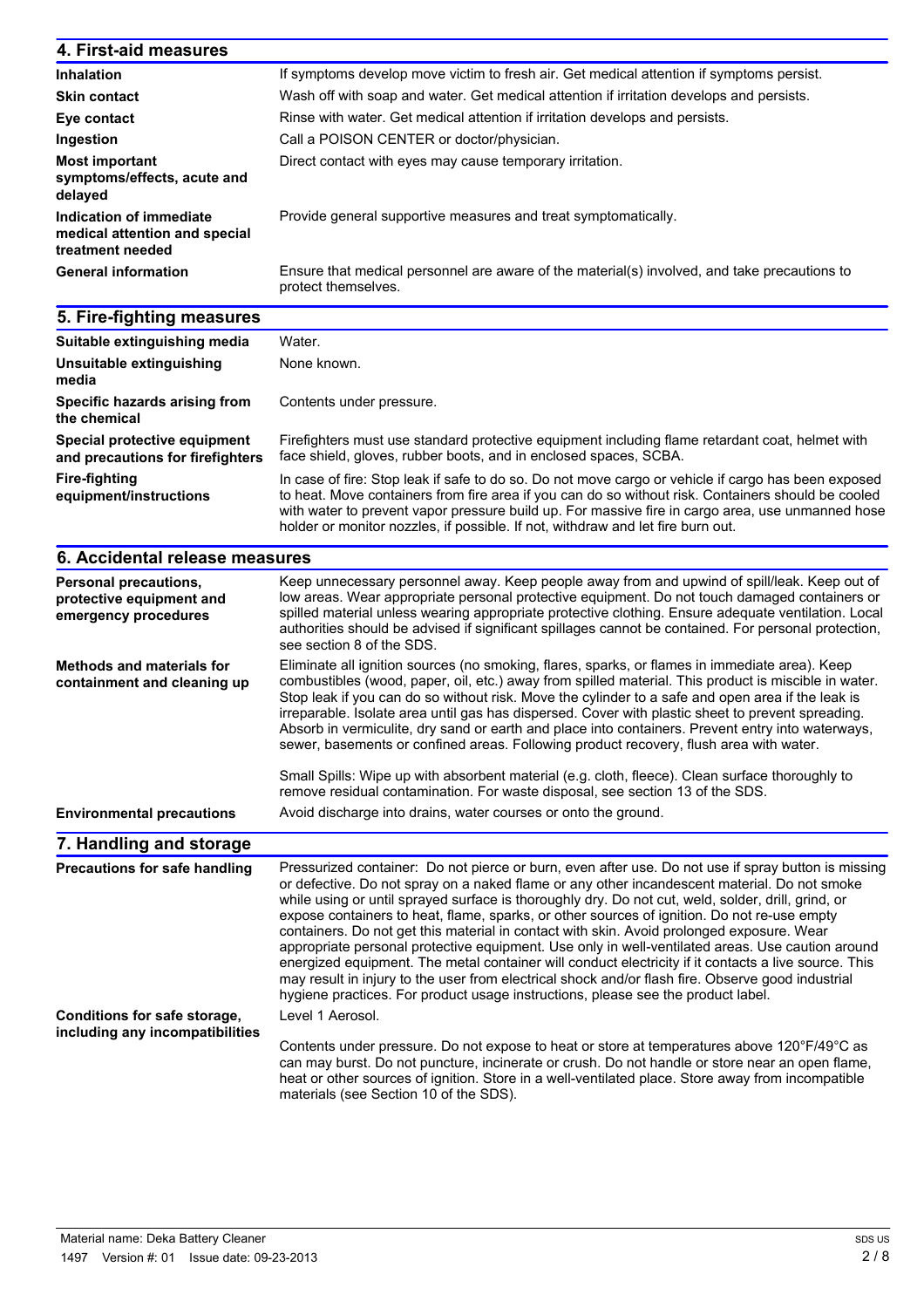| 8. Exposure controls/personal protection                                                            |                                                               |                                                                                                                                                                                                                                                                                                                                                                                                        |                                   |                                                                                                                                                                                         |
|-----------------------------------------------------------------------------------------------------|---------------------------------------------------------------|--------------------------------------------------------------------------------------------------------------------------------------------------------------------------------------------------------------------------------------------------------------------------------------------------------------------------------------------------------------------------------------------------------|-----------------------------------|-----------------------------------------------------------------------------------------------------------------------------------------------------------------------------------------|
| <b>Occupational exposure limits</b>                                                                 |                                                               |                                                                                                                                                                                                                                                                                                                                                                                                        |                                   |                                                                                                                                                                                         |
| US. OSHA Table Z-1 Limits for Air Contaminants (29 CFR 1910.1000)<br><b>Components</b>              | <b>Type</b>                                                   |                                                                                                                                                                                                                                                                                                                                                                                                        |                                   | Value                                                                                                                                                                                   |
| 2-Butoxyethanol (CAS                                                                                | PEL                                                           |                                                                                                                                                                                                                                                                                                                                                                                                        |                                   | 240 mg/m3                                                                                                                                                                               |
| $111 - 76 - 2)$                                                                                     |                                                               |                                                                                                                                                                                                                                                                                                                                                                                                        |                                   | 50 ppm                                                                                                                                                                                  |
| <b>US. ACGIH Threshold Limit Values</b>                                                             |                                                               |                                                                                                                                                                                                                                                                                                                                                                                                        |                                   |                                                                                                                                                                                         |
| <b>Components</b>                                                                                   | <b>Type</b>                                                   |                                                                                                                                                                                                                                                                                                                                                                                                        |                                   | Value                                                                                                                                                                                   |
| 2-Butoxyethanol (CAS<br>$111 - 76 - 2)$                                                             | <b>TWA</b>                                                    |                                                                                                                                                                                                                                                                                                                                                                                                        |                                   | 20 ppm                                                                                                                                                                                  |
| US. NIOSH: Pocket Guide to Chemical Hazards<br><b>Components</b>                                    | <b>Type</b>                                                   |                                                                                                                                                                                                                                                                                                                                                                                                        |                                   | Value                                                                                                                                                                                   |
| 2-Butoxyethanol (CAS                                                                                | <b>TWA</b>                                                    |                                                                                                                                                                                                                                                                                                                                                                                                        |                                   | 24 mg/m3                                                                                                                                                                                |
| $111 - 76 - 2)$                                                                                     |                                                               |                                                                                                                                                                                                                                                                                                                                                                                                        |                                   | 5 ppm                                                                                                                                                                                   |
| <b>Biological limit values</b>                                                                      |                                                               |                                                                                                                                                                                                                                                                                                                                                                                                        |                                   |                                                                                                                                                                                         |
| <b>ACGIH Biological Exposure Indices</b>                                                            |                                                               |                                                                                                                                                                                                                                                                                                                                                                                                        |                                   |                                                                                                                                                                                         |
| <b>Components</b>                                                                                   | <b>Value</b>                                                  | <b>Determinant</b>                                                                                                                                                                                                                                                                                                                                                                                     | <b>Specimen</b>                   | <b>Sampling Time</b>                                                                                                                                                                    |
| 2-Butoxyethanol (CAS<br>$111 - 76 - 2)$                                                             | $200$ mg/g                                                    | Butoxyacetic<br>acid (BAA),<br>with hydrolysis                                                                                                                                                                                                                                                                                                                                                         | Creatinine in<br>urine            | $\star$                                                                                                                                                                                 |
| * - For sampling details, please see the source document.                                           |                                                               |                                                                                                                                                                                                                                                                                                                                                                                                        |                                   |                                                                                                                                                                                         |
| <b>Exposure guidelines</b>                                                                          |                                                               |                                                                                                                                                                                                                                                                                                                                                                                                        |                                   |                                                                                                                                                                                         |
| US - California OELs: Skin designation                                                              |                                                               |                                                                                                                                                                                                                                                                                                                                                                                                        |                                   |                                                                                                                                                                                         |
| 2-Butoxyethanol (CAS 111-76-2)                                                                      |                                                               |                                                                                                                                                                                                                                                                                                                                                                                                        | Can be absorbed through the skin. |                                                                                                                                                                                         |
| US - Minnesota Haz Subs: Skin designation applies<br>2-Butoxyethanol (CAS 111-76-2)                 |                                                               |                                                                                                                                                                                                                                                                                                                                                                                                        | Skin designation applies.         |                                                                                                                                                                                         |
| US - Tennesse OELs: Skin designation                                                                |                                                               |                                                                                                                                                                                                                                                                                                                                                                                                        |                                   |                                                                                                                                                                                         |
| 2-Butoxyethanol (CAS 111-76-2)<br>US NIOSH Pocket Guide to Chemical Hazards: Skin designation       |                                                               |                                                                                                                                                                                                                                                                                                                                                                                                        | Can be absorbed through the skin. |                                                                                                                                                                                         |
| 2-Butoxyethanol (CAS 111-76-2)<br>US. OSHA Table Z-1 Limits for Air Contaminants (29 CFR 1910.1000) |                                                               |                                                                                                                                                                                                                                                                                                                                                                                                        | Can be absorbed through the skin. |                                                                                                                                                                                         |
| 2-Butoxyethanol (CAS 111-76-2)                                                                      |                                                               |                                                                                                                                                                                                                                                                                                                                                                                                        | Can be absorbed through the skin. |                                                                                                                                                                                         |
| Appropriate engineering<br>controls                                                                 |                                                               | Good general ventilation (typically 10 air changes per hour) should be used. Ventilation rates<br>should be matched to conditions. If applicable, use process enclosures, local exhaust ventilation,<br>or other engineering controls to maintain airborne levels below recommended exposure limits. If<br>exposure limits have not been established, maintain airborne levels to an acceptable level. |                                   |                                                                                                                                                                                         |
| Individual protection measures, such as personal protective equipment                               |                                                               |                                                                                                                                                                                                                                                                                                                                                                                                        |                                   |                                                                                                                                                                                         |
| <b>Eye/face protection</b>                                                                          | Wear safety glasses with side shields (or goggles).           |                                                                                                                                                                                                                                                                                                                                                                                                        |                                   |                                                                                                                                                                                         |
| <b>Skin protection</b>                                                                              |                                                               |                                                                                                                                                                                                                                                                                                                                                                                                        |                                   |                                                                                                                                                                                         |
| <b>Hand protection</b>                                                                              | Wear protective gloves such as nitrile.                       |                                                                                                                                                                                                                                                                                                                                                                                                        |                                   |                                                                                                                                                                                         |
| Other                                                                                               | Wear appropriate chemical resistant clothing.                 |                                                                                                                                                                                                                                                                                                                                                                                                        |                                   |                                                                                                                                                                                         |
| <b>Respiratory protection</b>                                                                       | determine actual employee exposure levels.                    |                                                                                                                                                                                                                                                                                                                                                                                                        |                                   | In case of insufficient ventilation, wear suitable respiratory equipment. Air monitoring is needed to                                                                                   |
| <b>Thermal hazards</b>                                                                              | Wear appropriate thermal protective clothing, when necessary. |                                                                                                                                                                                                                                                                                                                                                                                                        |                                   |                                                                                                                                                                                         |
| <b>General hygiene</b><br>considerations                                                            | clothing and protective equipment to remove contaminants.     |                                                                                                                                                                                                                                                                                                                                                                                                        |                                   | When using do not smoke. Always observe good personal hygiene measures, such as washing<br>after handling the material and before eating, drinking, and/or smoking. Routinely wash work |
| 9. Physical and chemical properties                                                                 |                                                               |                                                                                                                                                                                                                                                                                                                                                                                                        |                                   |                                                                                                                                                                                         |
| <b>Appearance</b>                                                                                   |                                                               |                                                                                                                                                                                                                                                                                                                                                                                                        |                                   |                                                                                                                                                                                         |
| <b>Physical state</b>                                                                               | Liquid.                                                       |                                                                                                                                                                                                                                                                                                                                                                                                        |                                   |                                                                                                                                                                                         |
| Form                                                                                                | Aerosol.                                                      |                                                                                                                                                                                                                                                                                                                                                                                                        |                                   |                                                                                                                                                                                         |

| Form                         | Aerosol.                        |
|------------------------------|---------------------------------|
| Color                        | Clear.                          |
| Odor                         | Odorless.                       |
| Odor threshold               | Not available.                  |
| рH                           | 8.5                             |
| Melting point/freezing point | $-103$ °F ( $-75$ °C) estimated |
|                              |                                 |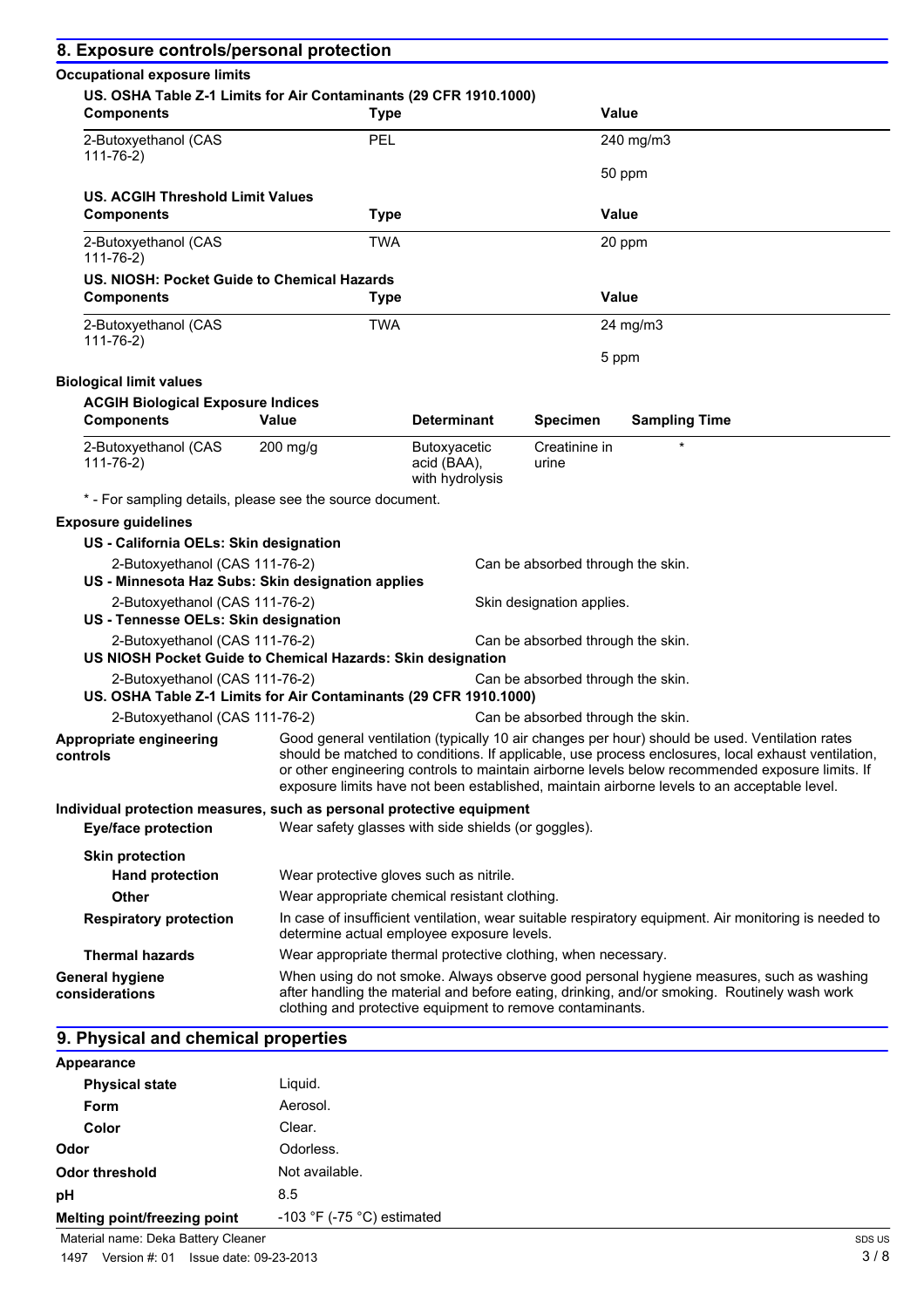| Initial boiling point and boiling<br>range        | 212 °F (100 °C) estimated |
|---------------------------------------------------|---------------------------|
| <b>Flash point</b>                                | None (Closed Cup)         |
| <b>Evaporation rate</b>                           | Slow.                     |
| Flammability (solid, gas)                         | Not available.            |
| Upper/lower flammability or explosive limits      |                           |
| <b>Flammability limit - lower</b><br>$(\%)$       | 1.3 % estimated           |
| <b>Flammability limit - upper</b><br>$(\%)$       | 10.6 % estimated          |
| Vapor pressure                                    | 268.5 hPa estimated       |
| <b>Vapor density</b>                              | $> 1$ (air = 1)           |
| <b>Relative density</b>                           | 1.04                      |
| Solubility (water)                                | Soluble.                  |
| <b>Partition coefficient</b><br>(n-octanol/water) | Not available.            |
| <b>Auto-ignition temperature</b>                  | 446 °F (230 °C) estimated |
| <b>Decomposition temperature</b>                  | Not available.            |
| <b>Viscosity (kinematic)</b>                      | Not available.            |
| <b>Percent volatile</b>                           | 94.2 % estimated          |
| 10. Stability and reactivity                      |                           |

| <b>Reactivity</b>                            | The product is stable and non-reactive under normal conditions of use, storage and transport. |
|----------------------------------------------|-----------------------------------------------------------------------------------------------|
| <b>Chemical stability</b>                    | Material is stable under normal conditions.                                                   |
| <b>Possibility of hazardous</b><br>reactions | No dangerous reaction known under conditions of normal use.                                   |
| <b>Conditions to avoid</b>                   | Contact with incompatible materials.                                                          |
| Incompatible materials                       | Strong oxidizing agents.                                                                      |
| <b>Hazardous decomposition</b><br>products   | Carbon oxides.                                                                                |

# **11. Toxicological information**

| Information on likely routes of exposure                                           |                                                                                                                                                             |
|------------------------------------------------------------------------------------|-------------------------------------------------------------------------------------------------------------------------------------------------------------|
| <b>Ingestion</b>                                                                   | Expected to be a low ingestion hazard.                                                                                                                      |
| <b>Inhalation</b>                                                                  | Prolonged inhalation may be harmful.                                                                                                                        |
| <b>Skin contact</b>                                                                | 2-Butoxy ethanol may be absorbed through the skin in toxic amounts if contact is repeated and<br>prolonged. These effects have not been observed in humans. |
| Eye contact                                                                        | Direct contact with eyes may cause temporary irritation.                                                                                                    |
| Symptoms related to the<br>physical, chemical and<br>toxicological characteristics | Direct contact with eyes may cause temporary irritation.                                                                                                    |
|                                                                                    |                                                                                                                                                             |

# **Information on toxicological effects**

| <b>Acute toxicity</b> | Not available. |                                    |
|-----------------------|----------------|------------------------------------|
| <b>Product</b>        | <b>Species</b> | <b>Test Results</b>                |
| Deka Battery Cleaner  |                |                                    |
| <b>Acute</b>          |                |                                    |
| Dermal                |                |                                    |
| LD50                  | Rabbit         | 7723.0923 mg/kg estimated          |
| Inhalation            |                |                                    |
| <b>LC50</b>           | Rat            | 15797.2334 mg/l, 4 hours estimated |
|                       |                | 15797.2334 ppm, 4 hours estimated  |
| Oral                  |                |                                    |
| LD50                  | Rat            | 16499.332 mg/kg estimated          |
|                       |                |                                    |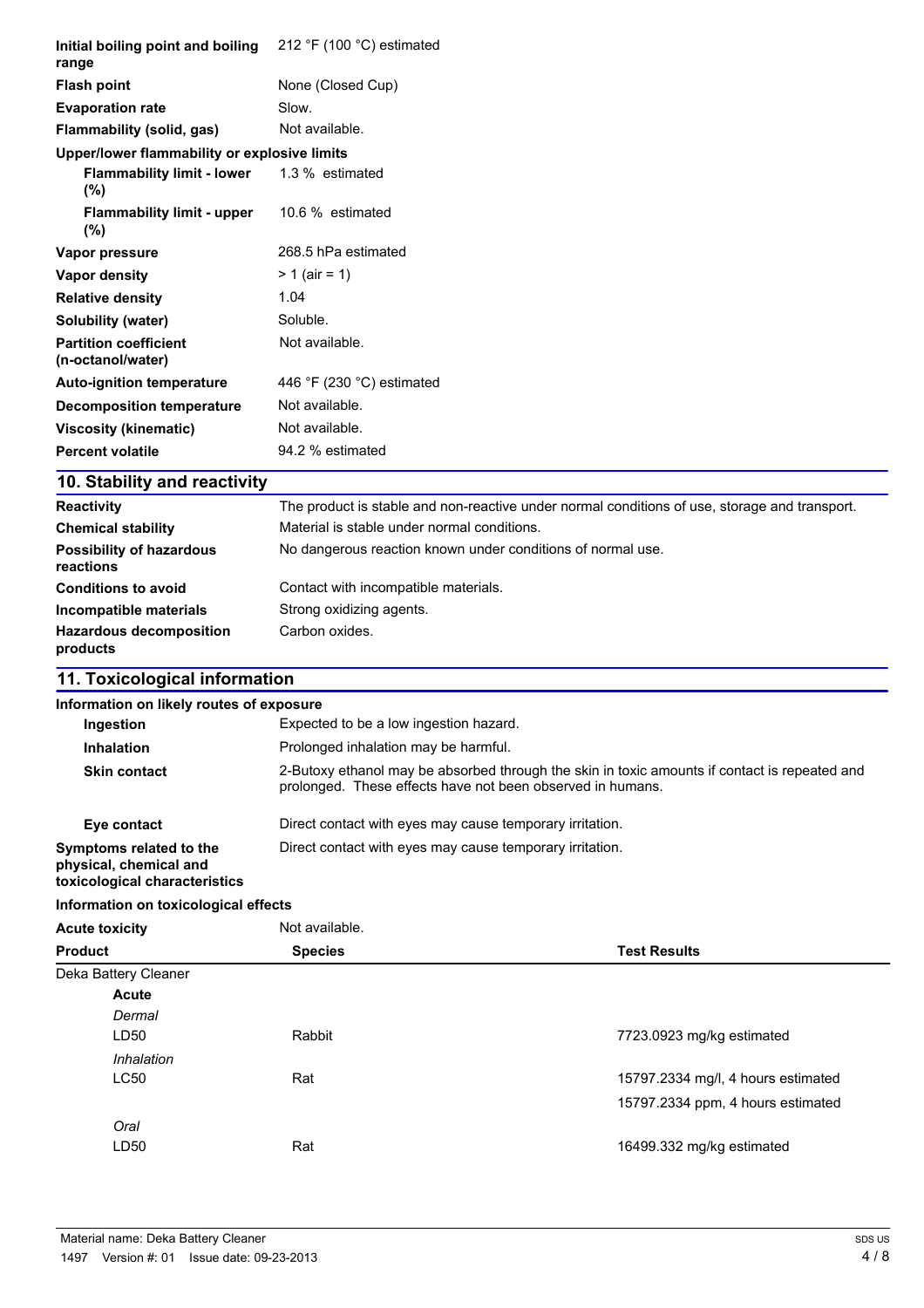| <b>Product</b>                                                               | <b>Species</b>                                                                                                                                              |                                                                                                                                                                                                       | <b>Test Results</b>                                                             |  |
|------------------------------------------------------------------------------|-------------------------------------------------------------------------------------------------------------------------------------------------------------|-------------------------------------------------------------------------------------------------------------------------------------------------------------------------------------------------------|---------------------------------------------------------------------------------|--|
| <b>Chronic</b>                                                               |                                                                                                                                                             |                                                                                                                                                                                                       |                                                                                 |  |
| Inhalation                                                                   |                                                                                                                                                             |                                                                                                                                                                                                       |                                                                                 |  |
| <b>LC50</b>                                                                  | Rat                                                                                                                                                         |                                                                                                                                                                                                       | 83.1988 mg/l estimated                                                          |  |
| * Estimates for product may be based on additional component data not shown. |                                                                                                                                                             |                                                                                                                                                                                                       |                                                                                 |  |
| <b>Skin corrosion/irritation</b>                                             |                                                                                                                                                             | Prolonged skin contact may cause temporary irritation.                                                                                                                                                |                                                                                 |  |
| Serious eye damage/eye<br>irritation                                         |                                                                                                                                                             | Direct contact with eyes may cause temporary irritation.                                                                                                                                              |                                                                                 |  |
| <b>Respiratory sensitization</b>                                             | Not available.                                                                                                                                              |                                                                                                                                                                                                       |                                                                                 |  |
| <b>Skin sensitization</b>                                                    |                                                                                                                                                             | This product is not expected to cause skin sensitization.                                                                                                                                             |                                                                                 |  |
| Germ cell mutagenicity                                                       |                                                                                                                                                             | No data available to indicate product or any components present at greater than 0.1% are<br>mutagenic or genotoxic.                                                                                   |                                                                                 |  |
| Carcinogenicity                                                              |                                                                                                                                                             |                                                                                                                                                                                                       | This product is not considered to be a carcinogen by IARC, ACGIH, NTP, or OSHA. |  |
| IARC Monographs. Overall Evaluation of Carcinogenicity                       |                                                                                                                                                             |                                                                                                                                                                                                       |                                                                                 |  |
| 2-Butoxyethanol (CAS 111-76-2)                                               |                                                                                                                                                             |                                                                                                                                                                                                       | 3 Not classifiable as to carcinogenicity to humans.                             |  |
| <b>Reproductive toxicity</b>                                                 |                                                                                                                                                             | This product is not expected to cause reproductive or developmental effects.                                                                                                                          |                                                                                 |  |
| Specific target organ toxicity -<br>single exposure                          | Not classified.                                                                                                                                             |                                                                                                                                                                                                       |                                                                                 |  |
| Specific target organ toxicity -<br>repeated exposure                        | Not classified.                                                                                                                                             |                                                                                                                                                                                                       |                                                                                 |  |
| <b>Aspiration hazard</b>                                                     | Not available.                                                                                                                                              |                                                                                                                                                                                                       |                                                                                 |  |
| <b>Chronic effects</b>                                                       |                                                                                                                                                             |                                                                                                                                                                                                       | Prolonged inhalation may be harmful. May be harmful if absorbed through skin.   |  |
|                                                                              | 2-Butoxy ethanol may be absorbed through the skin in toxic amounts if contact is repeated and<br>prolonged. These effects have not been observed in humans. |                                                                                                                                                                                                       |                                                                                 |  |
| 12. Ecological information                                                   |                                                                                                                                                             |                                                                                                                                                                                                       |                                                                                 |  |
| <b>Ecotoxicity</b>                                                           |                                                                                                                                                             | The product is not classified as environmentally hazardous. However, this does not exclude the<br>possibility that large or frequent spills can have a harmful or damaging effect on the environment. |                                                                                 |  |
| <b>Product</b>                                                               |                                                                                                                                                             | <b>Species</b>                                                                                                                                                                                        | <b>Test Results</b>                                                             |  |
| Deka Battery Cleaner                                                         |                                                                                                                                                             |                                                                                                                                                                                                       |                                                                                 |  |
| Acute                                                                        |                                                                                                                                                             |                                                                                                                                                                                                       |                                                                                 |  |
| Crustacea                                                                    | <b>EC50</b>                                                                                                                                                 | Daphnia                                                                                                                                                                                               | 54412.6953 mg/l, 48 hours estimated                                             |  |

| Fish                           | _C50 | Fish           | 53543.8477 mg/l, 96 hours estimated |
|--------------------------------|------|----------------|-------------------------------------|
| <b>Components</b>              |      | <b>Species</b> | <b>Test Results</b>                 |
| 2-Butoxyethanol (CAS 111-76-2) |      |                |                                     |
|                                |      |                |                                     |

| 2-DUWAVCLIMINI (OAO TIT-10-2) |      |                                                         |                       |  |
|-------------------------------|------|---------------------------------------------------------|-----------------------|--|
| <b>Aquatic</b>                |      |                                                         |                       |  |
| Acute                         |      |                                                         |                       |  |
| Crustacea                     | EC50 | Water flea (Daphnia magna)                              | 1550 mg/l, 48 hours   |  |
| Fish                          | LC50 | Rainbow trout, donaldson trout<br>(Oncorhynchus mykiss) | > 1000 mg/l, 96 hours |  |

\* Estimates for product may be based on additional component data not shown.

**Persistence and degradability** No data is available on the degradability of this product.

| <b>Bioaccumulative potential</b>                                     | No data available.                                                                                                                                                                         |  |  |
|----------------------------------------------------------------------|--------------------------------------------------------------------------------------------------------------------------------------------------------------------------------------------|--|--|
| Partition coefficient n-octanol / water (log Kow)<br>2-Butoxyethanol | 0.81, log Pow                                                                                                                                                                              |  |  |
| <b>Mobility in soil</b>                                              | No data available.                                                                                                                                                                         |  |  |
| Other adverse effects                                                | No other adverse environmental effects (e.g. ozone depletion, photochemical ozone creation<br>potential, endocrine disruption, global warming potential) are expected from this component. |  |  |
| 13. Disposal considerations                                          |                                                                                                                                                                                            |  |  |
| Dianocal of woote from                                               | The dispensed liquid product is not a DCDA became used to consider the Best 201, 201, 201, 201                                                                                             |  |  |

| Disposal of waste from<br>residues / unused products | The dispensed liquid product is not a RCRA hazardous waste (See 40 CFR Part 261.20 - 261.33).<br>Consult authorities before disposal. Contents under pressure. Do not puncture, incinerate or crush.<br>Do not allow this material to drain into sewers/water supplies. Do not contaminate ponds,<br>waterways or ditches with chemical or used container. Dispose of contents/container in<br>accordance with local/regional/national/international regulations. |
|------------------------------------------------------|-------------------------------------------------------------------------------------------------------------------------------------------------------------------------------------------------------------------------------------------------------------------------------------------------------------------------------------------------------------------------------------------------------------------------------------------------------------------|
| Hazardous waste code                                 | Not regulated.                                                                                                                                                                                                                                                                                                                                                                                                                                                    |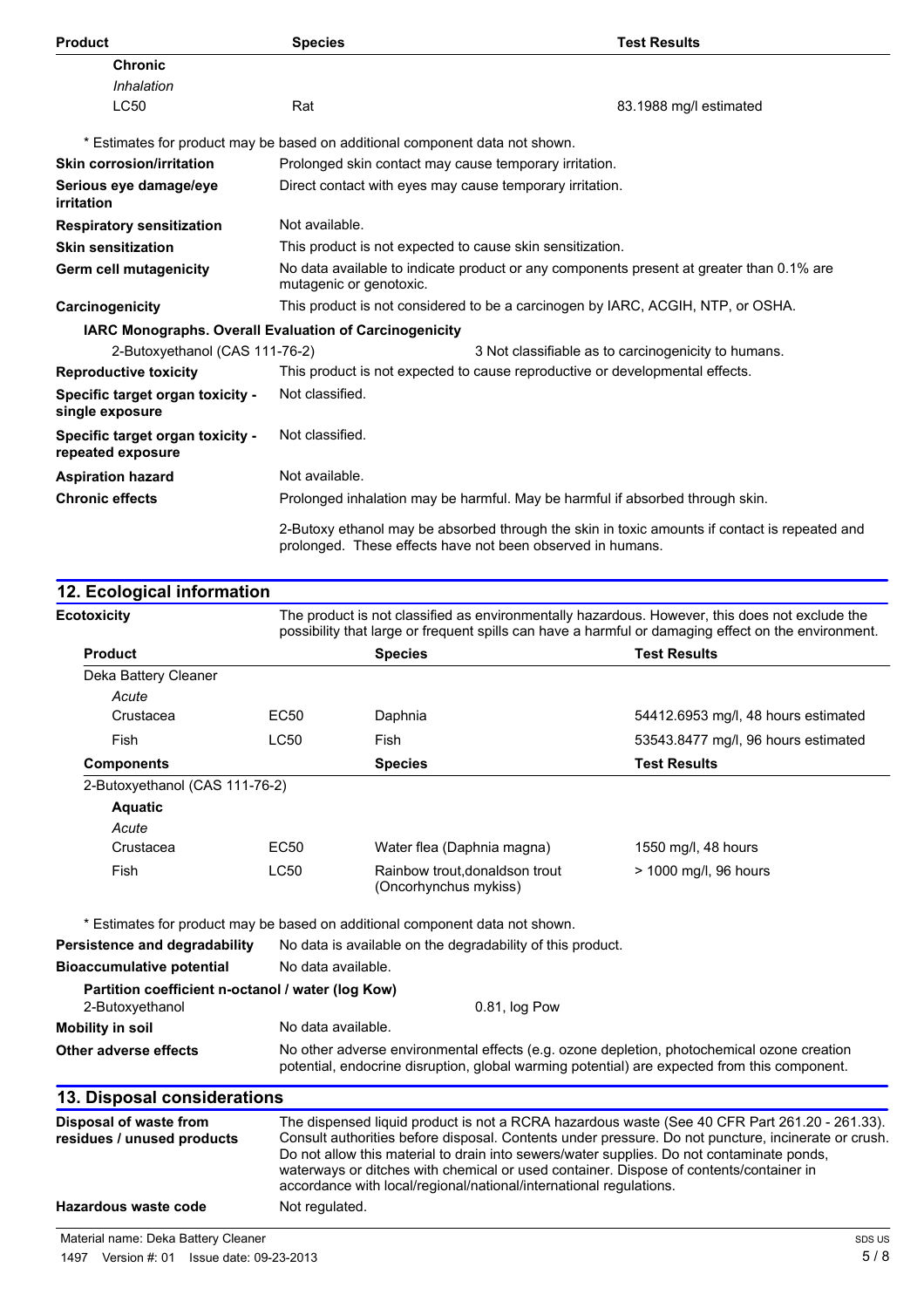**Contaminated packaging** Empty containers should be taken to an approved waste handling site for recycling or disposal. Since emptied containers may retain product residue, follow label warnings even after container is emptied. Do not re-use empty containers.

## **14. Transport information**

| <b>DOT</b>                        |                                                                                                      |
|-----------------------------------|------------------------------------------------------------------------------------------------------|
| <b>UN number</b>                  | <b>UN1950</b>                                                                                        |
| UN proper shipping name           | Aerosols, non-flammable, limited quantity                                                            |
| <b>Transport hazard class(es)</b> |                                                                                                      |
| <b>Class</b>                      | 2.2                                                                                                  |
| <b>Subsidiary risk</b>            |                                                                                                      |
| Label(s)                          | 2.2                                                                                                  |
| <b>Packing group</b>              | Not applicable.                                                                                      |
|                                   | Special precautions for user Read safety instructions, SDS and emergency procedures before handling. |
| <b>Packaging exceptions</b>       | 306                                                                                                  |
| Packaging non bulk                | None                                                                                                 |
| Packaging bulk                    | None                                                                                                 |
| <b>IATA</b>                       |                                                                                                      |
| UN number                         | <b>UN1950</b>                                                                                        |
| UN proper shipping name           | Aerosols, non-flammable, limited quantity                                                            |
| <b>Transport hazard class(es)</b> |                                                                                                      |
| <b>Class</b>                      | 2.2                                                                                                  |
| <b>Subsidiary risk</b>            |                                                                                                      |
| Packing group                     | Not applicable.                                                                                      |
| <b>Environmental hazards</b>      | No.                                                                                                  |
| <b>ERG Code</b>                   | 10 <sub>L</sub>                                                                                      |
|                                   | Special precautions for user Read safety instructions, SDS and emergency procedures before handling. |
| <b>Other information</b>          |                                                                                                      |
| Passenger and cargo               | Allowed.                                                                                             |
| aircraft                          |                                                                                                      |
| <b>Cargo aircraft only</b>        | Allowed.                                                                                             |
| <b>IMDG</b>                       |                                                                                                      |
| UN number                         | <b>UN1950</b>                                                                                        |
| UN proper shipping name           | AEROSOLS, LIMITED QUANTITY                                                                           |
| <b>Transport hazard class(es)</b> |                                                                                                      |
| <b>Class</b>                      | 2                                                                                                    |
| <b>Subsidiary risk</b>            |                                                                                                      |
| Packing group                     | Not applicable.                                                                                      |
| <b>Environmental hazards</b>      |                                                                                                      |
| <b>Marine pollutant</b>           | No.                                                                                                  |
| <b>EmS</b>                        | Not available.                                                                                       |
|                                   | Special precautions for user Read safety instructions, SDS and emergency procedures before handling. |

#### **15. Regulatory information**

**US federal regulations** This product is a "Hazardous Chemical" as defined by the OSHA Hazard Communication Standard, 29 CFR 1910.1200.

#### **TSCA Section 12(b) Export Notification (40 CFR 707, Subpt. D)**

Not regulated.

**SARA 304 Emergency release notification**

Not regulated.

**US. OSHA Specifically Regulated Substances (29 CFR 1910.1001-1050)**

Not listed.

**US EPCRA (SARA Title III) Section 313 - Toxic Chemical: Listed substance**

2-Butoxyethanol (CAS 111-76-2)

**CERCLA Hazardous Substance List (40 CFR 302.4)**

2-Butoxyethanol (CAS 111-76-2)

#### **CERCLA Hazardous Substances: Reportable quantity**

Not listed.

Spills or releases resulting in the loss of any ingredient at or above its RQ require immediate notification to the National Response Center (800-424-8802) and to your Local Emergency Planning Committee.

**Clean Air Act (CAA) Section 112 Hazardous Air Pollutants (HAPs) List**

Not regulated.

**Clean Air Act (CAA) Section 112(r) Accidental Release Prevention (40 CFR 68.130)**

Not regulated.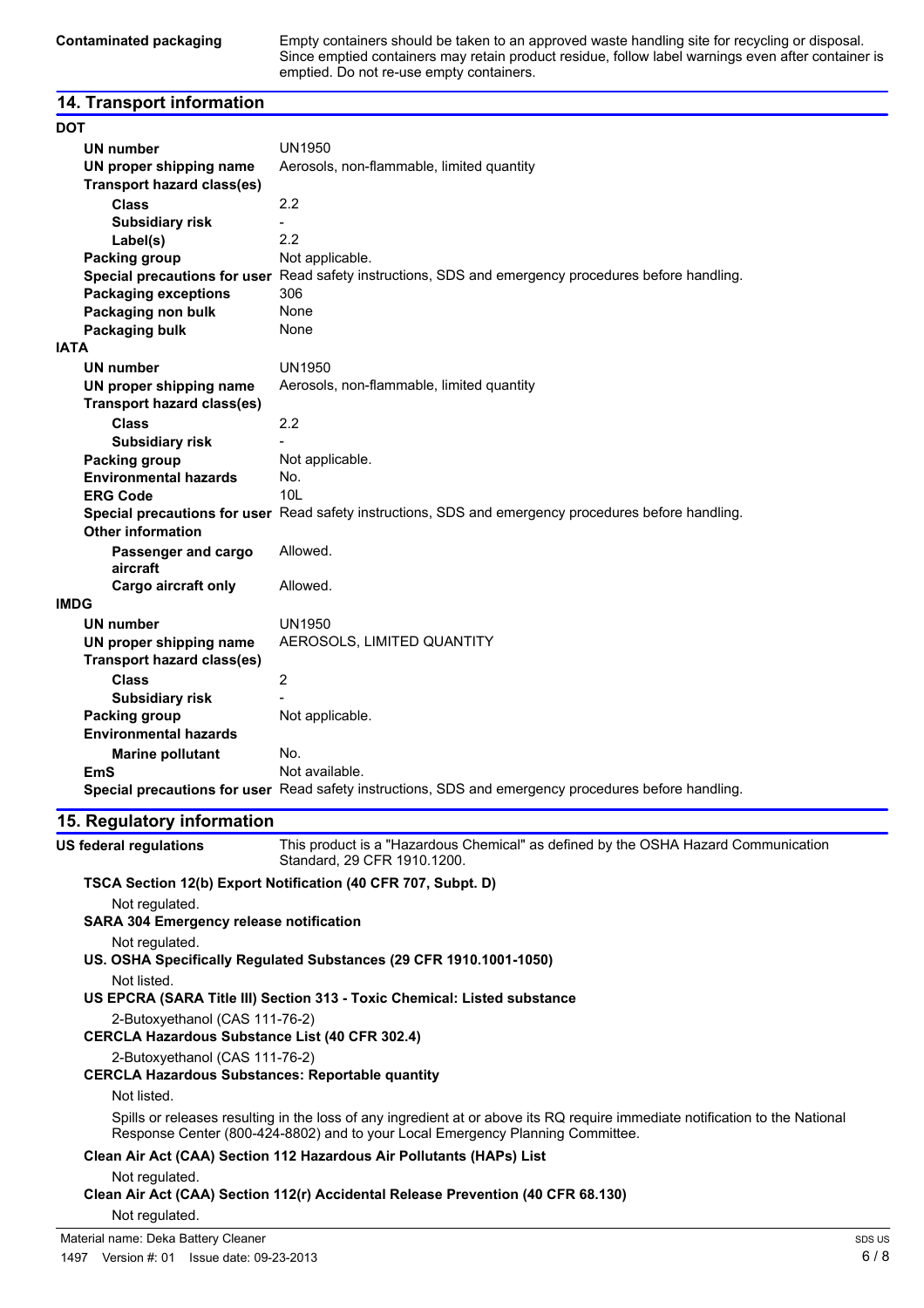| <b>Safe Drinking Water Act</b><br>(SDWA)                                      | Not regulated.                                                                                                       |                                                                                                                       |                        |
|-------------------------------------------------------------------------------|----------------------------------------------------------------------------------------------------------------------|-----------------------------------------------------------------------------------------------------------------------|------------------------|
| <b>Food and Drug</b><br><b>Administration (FDA)</b>                           | Not regulated.                                                                                                       |                                                                                                                       |                        |
|                                                                               | Superfund Amendments and Reauthorization Act of 1986 (SARA)                                                          |                                                                                                                       |                        |
| <b>Section 311/312</b><br><b>Hazard categories</b>                            | Immediate Hazard - No<br>Delayed Hazard - Yes<br>Fire Hazard - No<br>Pressure Hazard - Yes<br>Reactivity Hazard - No |                                                                                                                       |                        |
| <b>SARA 302 Extremely</b><br>hazardous substance                              | No                                                                                                                   |                                                                                                                       |                        |
| US state regulations                                                          |                                                                                                                      |                                                                                                                       |                        |
| US. New Jersey RTK - Substances: Listed substance                             |                                                                                                                      |                                                                                                                       |                        |
| 2-Butoxyethanol (CAS 111-76-2)<br>US. Massachusetts RTK - Substance List      |                                                                                                                      |                                                                                                                       |                        |
| 2-Butoxyethanol (CAS 111-76-2)<br>US. Pennsylvania RTK - Hazardous Substances |                                                                                                                      |                                                                                                                       |                        |
| 2-Butoxyethanol (CAS 111-76-2)<br>US. Rhode Island RTK                        |                                                                                                                      |                                                                                                                       |                        |
| 2-Butoxyethanol (CAS 111-76-2)                                                |                                                                                                                      |                                                                                                                       |                        |
| <b>US. California Proposition 65</b><br>reproductive harm.                    |                                                                                                                      | WARNING: This product contains a chemical known to the State of California to cause cancer and birth defects or other |                        |
|                                                                               | US - California Proposition 65 - CRT: Listed date/Carcinogenic substance                                             |                                                                                                                       |                        |
| 1,4-Dioxane (CAS 123-91-1)<br>Ethylene oxide (CAS 75-21-8)                    | US - California Proposition 65 - CRT: Listed date/Developmental toxin                                                | Listed: January 1, 1988<br>Listed: July 1, 1987                                                                       |                        |
| Ethylene oxide (CAS 75-21-8)                                                  |                                                                                                                      | Listed: August 7, 2009                                                                                                |                        |
|                                                                               | US - California Proposition 65 - CRT: Listed date/Female reproductive toxin                                          |                                                                                                                       |                        |
| Ethylene oxide (CAS 75-21-8)                                                  | US - California Proposition 65 - CRT: Listed date/Male reproductive toxin                                            | Listed: February 27, 1987                                                                                             |                        |
| Ethylene oxide (CAS 75-21-8)                                                  |                                                                                                                      | Listed: August 7, 2009                                                                                                |                        |
| Volatile organic compounds (VOC) regulations<br><b>EPA</b>                    |                                                                                                                      |                                                                                                                       |                        |
| VOC content (40 CFR<br>51.100(s)                                              | 7.9%                                                                                                                 |                                                                                                                       |                        |
| <b>Consumer products</b><br>(40 CFR 59, Subpt. C)                             | Not regulated                                                                                                        |                                                                                                                       |                        |
| <b>State</b>                                                                  |                                                                                                                      |                                                                                                                       |                        |
| <b>Consumer products</b>                                                      | Not regulated                                                                                                        |                                                                                                                       |                        |
| <b>International Inventories</b>                                              |                                                                                                                      |                                                                                                                       |                        |
| Country(s) or region                                                          | <b>Inventory name</b>                                                                                                |                                                                                                                       | On inventory (yes/no)* |
| Australia                                                                     | Australian Inventory of Chemical Substances (AICS)                                                                   |                                                                                                                       | Yes                    |
| Canada                                                                        | Domestic Substances List (DSL)                                                                                       |                                                                                                                       | Yes                    |
| Canada                                                                        | Non-Domestic Substances List (NDSL)                                                                                  |                                                                                                                       | No                     |
| China                                                                         | Inventory of Existing Chemical Substances in China (IECSC)                                                           |                                                                                                                       | Yes                    |
| Europe                                                                        | European Inventory of Existing Commercial Chemical<br>Substances (EINECS)                                            |                                                                                                                       | No                     |
| Europe                                                                        | European List of Notified Chemical Substances (ELINCS)                                                               |                                                                                                                       | No                     |
| Japan                                                                         | Inventory of Existing and New Chemical Substances (ENCS)                                                             |                                                                                                                       | No                     |
| Korea                                                                         | Existing Chemicals List (ECL)                                                                                        |                                                                                                                       | Yes                    |
| New Zealand                                                                   | New Zealand Inventory                                                                                                |                                                                                                                       | Yes                    |
| Philippines                                                                   | Philippine Inventory of Chemicals and Chemical Substances<br>(PICCS)                                                 |                                                                                                                       | Yes                    |
| United States & Puerto Rico                                                   | Toxic Substances Control Act (TSCA) Inventory                                                                        |                                                                                                                       | Yes                    |

\*A "Yes" indicates that all components of this product comply with the inventory requirements administered by the governing country(s) A "No" indicates that one or more components of the product are not listed or exempt from listing on the inventory administered by the governing country(s).